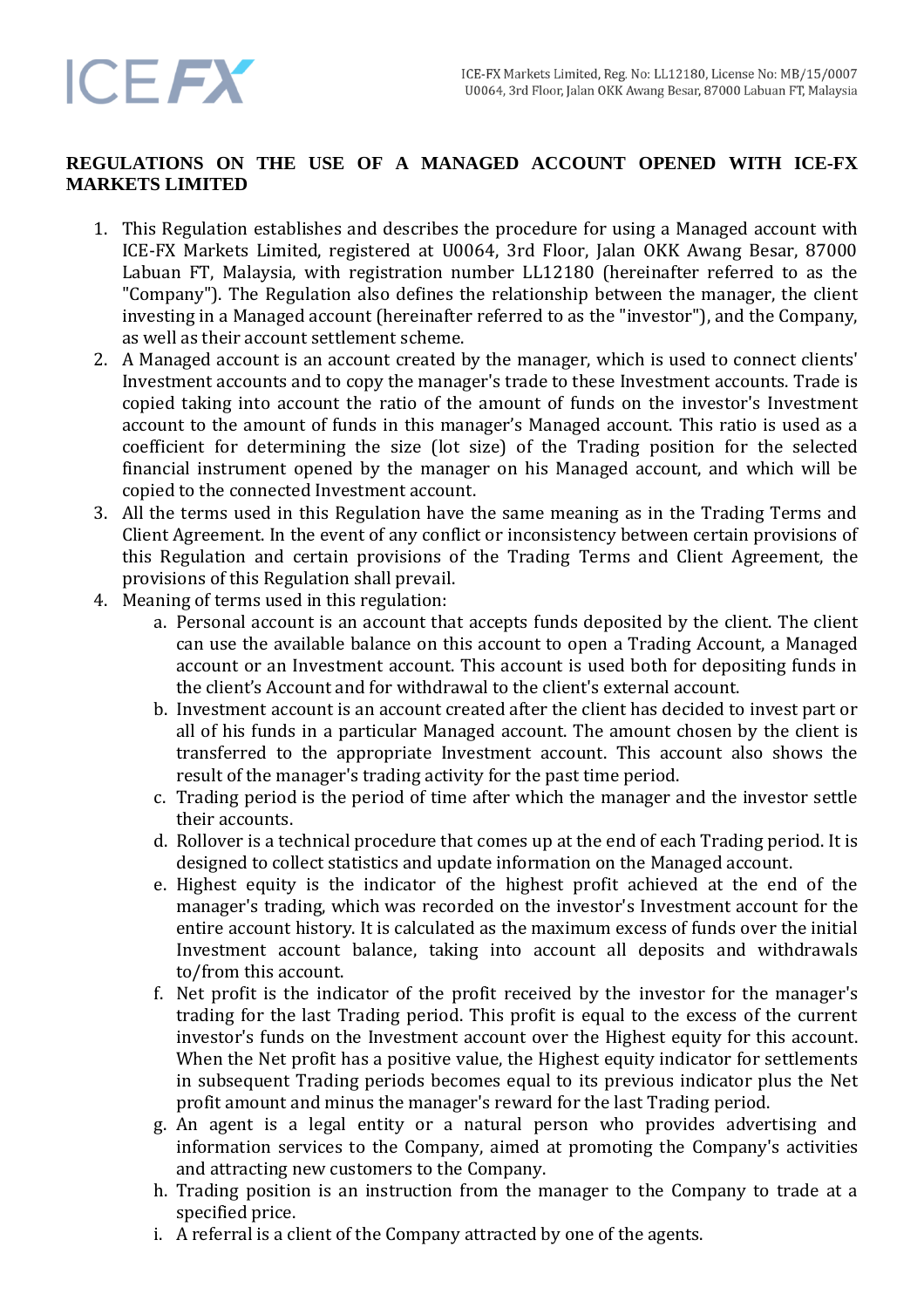

j. The Minimum Risk Management Threshold is a parameter that reflects the minimum required amount that allows an Investment account to operate on the principle of copying Trading positions from the selected Managed account directly to this Investment account. This parameter is a floating parameter (depends on the trading strategy) and is set for each manager on an individual basis.

#### GENERAL PRINCIPLES

- 5. A Managed account is not a form of trust management. The manager is an agent managing a Managed account for investors.
- 6. The powers of parties are distributed as follows:
	- a. Manager: trades on a Managed account;
	- b. Investor: conducts deposit/withdrawal transactions between own Personal Account and own Investment accounts;
	- c. Company: is responsible for making all payment settlements on a Managed account and Investment accounts connected to it, copying the manager's trades to all connected Investment accounts and paying relevant rewards to the manager and agent.
- 7. Investors' funds are invested anonymously. The manager does not know the identity of who invests in his Managed account.

## CREATING A MANAGED ACCOUNT

- 8. To create a Managed account and become a manager, a client submits an application to open a Managed account through the Personal Area. After the Company has approved the application, the client then deposits funds in the newly-created Managed account in order to ensure compliance with investors' interests. Thus, this client becomes an investor of his own Managed account. From that moment on, the client is considered a manager and may participate in indices.
- 9. To send an application to open a Managed account, the client clicks the "New" button in the "Managed accounts" section of his Personal Area, then fills out the application form, consisting of the following sections: "General Information", "Manager's Offer" and, if desired, "Risk Management" and "Trader Questionnaire". The client agrees and acknowledges that he is obliged to provide reliable information in the relevant sections.
- 10. After the Company approves the application, the Client account is debited with the declared amount and a Managed account is created. From that moment on, the client is considered a manager of that Managed account created by him.
- 11. In order to be able to accept investments based on the aggregator principle (clause 20 (b)), the manager is required to ensure that the minimum capital in the aggregation account is not lower than the manager's current capital on the Managed account. To this end, the manager shall, after creating a Managed account, invest in himself an amount equal or higher than the current capital on the Managed account. If the manager does not invest in himself an amount that is equal or higher than the current capital on the Managed account, he receives investment only according to the principle described in clause 20 (a).

## MANAGER'S OFFER

- 12. Manager's offer is an offer to investors to connect their Investment accounts to the Managed account of this manager for the purpose of copying Trading positions opened on this Managed account under the proposed terms of payment of reward to the manager.
- 13. The manager must indicate the following conditions of his offer:
	- a. The manager's reward, expressed in percentage terms percentage of trading profit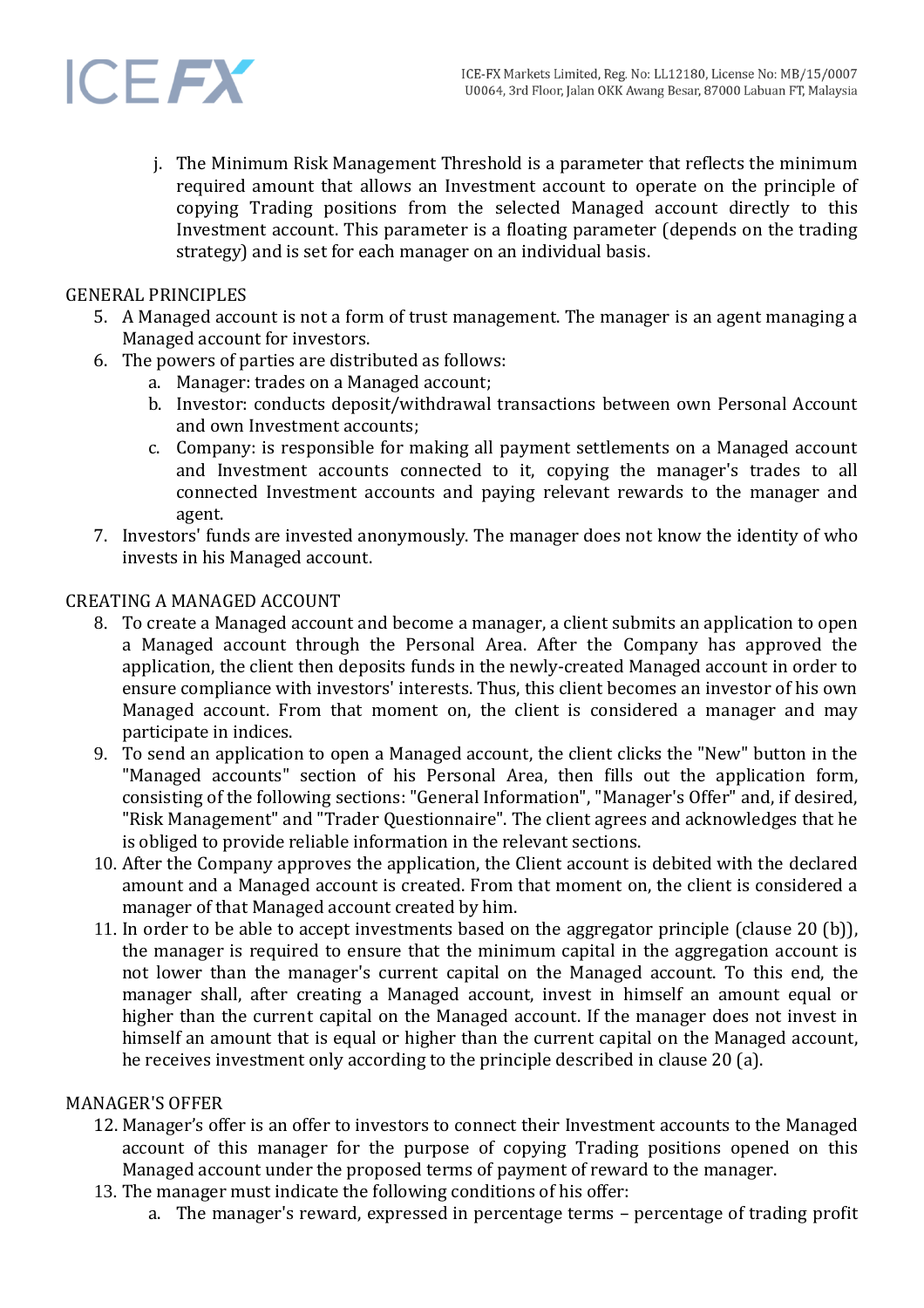

for the expired trading period, which the investor pays to the manager as a reward for management;

- b. The agent's reward, expressed in percentage terms percentage of the manager's reward that will be paid to the agent by the Company;
- c. Minimum investment, expressed in the Base Currency the minimum amount that can be invested by the investor in the Managed account;
- d. Maximum drawdown for the trading period, expressed in percentage terms the indicator of the physical stop-loss at which all the manager's trades will be automatically closed and trading on this Managed account suspended until the start of a new Trading period.
- 14. Acceptance of an offer by the investor does not mean a contract has been concluded between the investor and the manager. An offer consists of several indicators designated in clause 13 of this Regulation, which are used by the Company to calculate the amounts to be paid to the investor as profits, as well as reward to the manager and agents.

# ROLLOVER ON A MANAGED ACCOUNT

15. There are two kinds of Rollover on a Managed account:

- a. Daily Rollover, which comes up once a day from 00:00 to 00:15 EET (Eastern European Time). In this Rollover, statistics is collected and information on the Managed account is updated;
- b. Weekly Rollover, which completes the Trading period. In this Rollover, statistics are also collected and information on the Managed account is also updated. It is based on this that profits are calculated and paid out to investors and rewards are calculated and paid out to the manager and agents. This Rollover comes up from 12:00 to 15:00 EET (Eastern European Time) every Saturday.
- 16. A technical failure that could obstruct a Rollover at the time stated above shall be considered a force majeure event. In this case, the Rollover will be conducted as soon as the Company eliminates the cause of the technical failure.

## TRADING PERIOD

17. The Trading period for all Managed accounts is one calendar week. A Trading period begins at 00:05 on Monday EET (Eastern European Time). A Trading period ends at 23:55 on Friday EET (Eastern European Time). In the period between the end of one Trading period and beginning of the next Trading period, markets are closed and no trade is carried out. Therefore, the end of one Trading period is the beginning of the next Trading period.

## PROCEDURE FOR INVESTING INVESTOR FUNDS IN A MANAGED ACCOUNT

- 18. An investor may choose to invest in a selected Managed account. To this end, the investor must submit an application to execute non-trading transactions. The execution time of an application corresponds to the time of the next Rollover, after which the investor's Personal Account is debited with the corresponding amount. The automatically generated Investment account (which will be tied to the selected Managed account) is then credited with this debited amount.
- 19. To invest in a Managed account, the client must have funds in his Personal Account, which must exceed the amount he wants to invest in the selected Managed account. The client acknowledges and agrees that he is responsible for familiarizing himself with the manager's Offer before he submits an application for investment.
- 20. An Investment account created can be tied to a particular Managed account under one of the two scenarios (principles) described in clauses 20 (a) and 20 (b):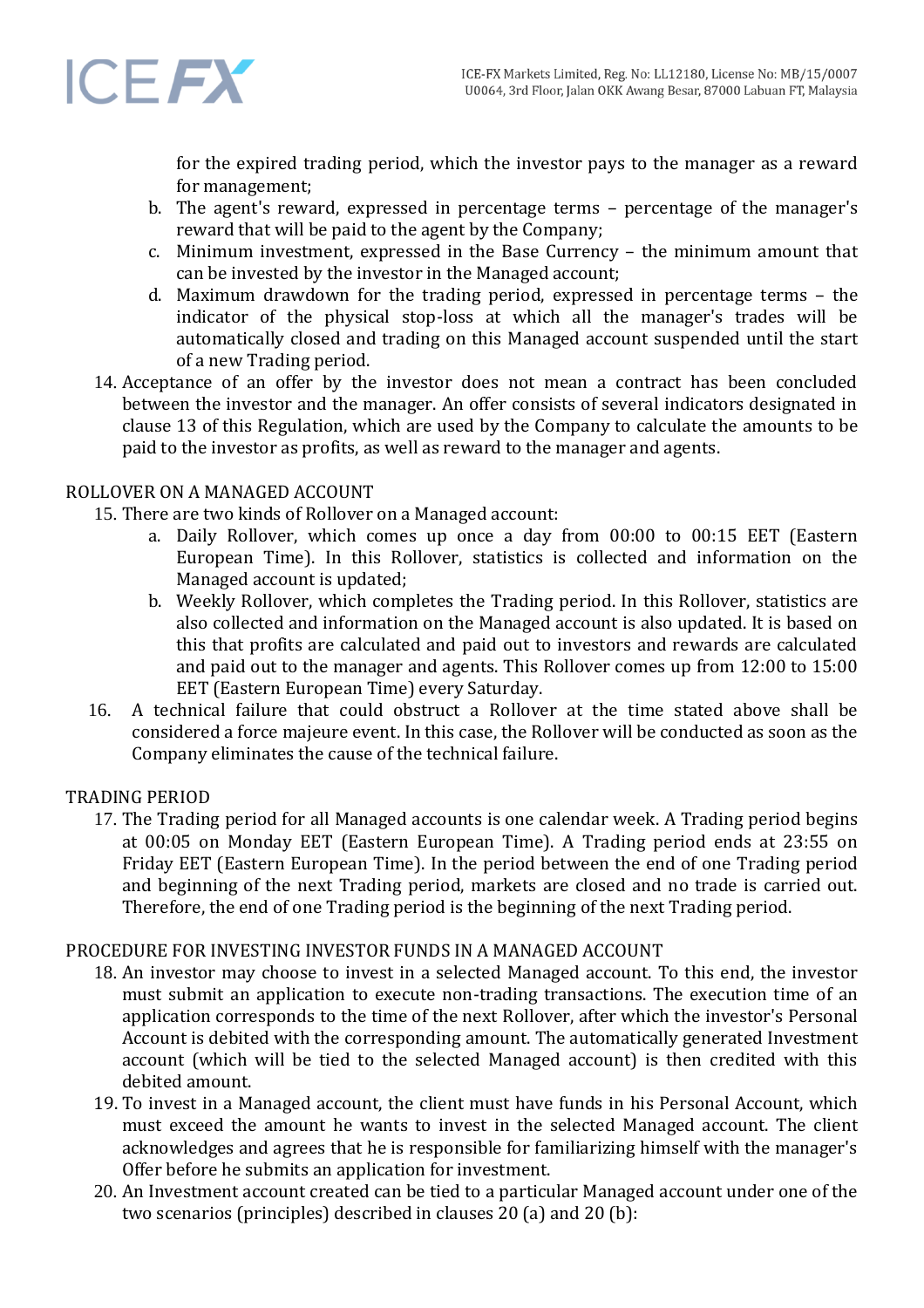# **ICEFX**

- a. The principle of direct copying of Trading positions from a Managed account to an Investment account. If the amount of funds on the created Investment account exceeds the minimum investment and the Minimum Risk Management Threshold for this Managed account, the Investment account will operate in accordance with the MAM scheme, in which the investor's funds are kept in a separate account, without mixing up with the manager's funds or with the funds of other investors. Opened Trading positions are copied in proportion to the ratio of the amount of money on the Investment account to the amount of money on the selected Managed account. The minimum size (lot size) of an opened Trading position when copying is 0.01 lot.
- b. The aggregator principle. If the amount of funds on the created Investment account exceeds the minimum investment parameter but less than the Minimum Risk Management Threshold parameter for this Managed account, the Investment account will work according to the PAMM scheme, in which the investor's funds are sent to a single aggregated account, mixing with the funds of other investors, which also invested their money under the aggregator principle, but not mixing with the manager's funds. The manager trades on a separate account and his transactions are copied to the PAMM (aggregated, general) account by the corresponding size. When profit/loss is received, all investors receive it in proportion to their investments.
- 21. To provide additional control over risks, an investor can use individual risk management tools and install an additional Stop Loss on his Investment account that is tied to the selected Managed account. At the same time, the investor recognizes and understands that setting up account configurations other than those existing in the relevant Managed account may result in losses on his Investment account that will be absent on this Managed account. NOTE: this option is available only for those investors who have tied their Investment account according to the principle described in clause 20 (a).
- 22. A technical failure, which prevents an investor's application for a non-trading transaction from being executed properly, shall be considered a force majeure event. In this case, such application shall be executed as soon as the Company addresses the cause of the technical failure.
- 23. An investor can cancel execution of an application for investment in a selected Managed account provided the Company has not processed the application.
- 24. The Company may cancel a submitted application for investment in a selected Managed account if non-trading transactions are temporarily blocked on that Managed account.

# PROCEDURE FOR WITHDRAWING INVESTOR'S INVESTED FUNDS FROM A MANAGED ACCOUNT

- 25. An investor can withdraw funds from a Managed account by submitting a request (through his Personal Area) to close his Investment account that is tied to the Managed account. The funds being withdrawn are paid into the investor's Personal Account from where the funds were transferred to the Investment account being closed.
- 26. An investor must submit a request to close his Investment account at least one hour before the weekly Rollover. If this is adhered to, the funds being withdrawn will be paid into the investor's Personal Account upon completion of the nearest weekly rollover. In this case, all open Trading positions that have been copied to this Investment account will be closed at the nearest Rollover at the current market price.
- 27. An investor may request for withdrawal of part of his funds invested in a Managed account. In this case, the total amount of funds withdrawn cannot exceed the amount available for withdrawal after calculations made in the nearest weekly Rollover, taking into account all necessary payment settlements between the manager and investors and also considering the margin required to maintain the copied open Trading positions and the minimum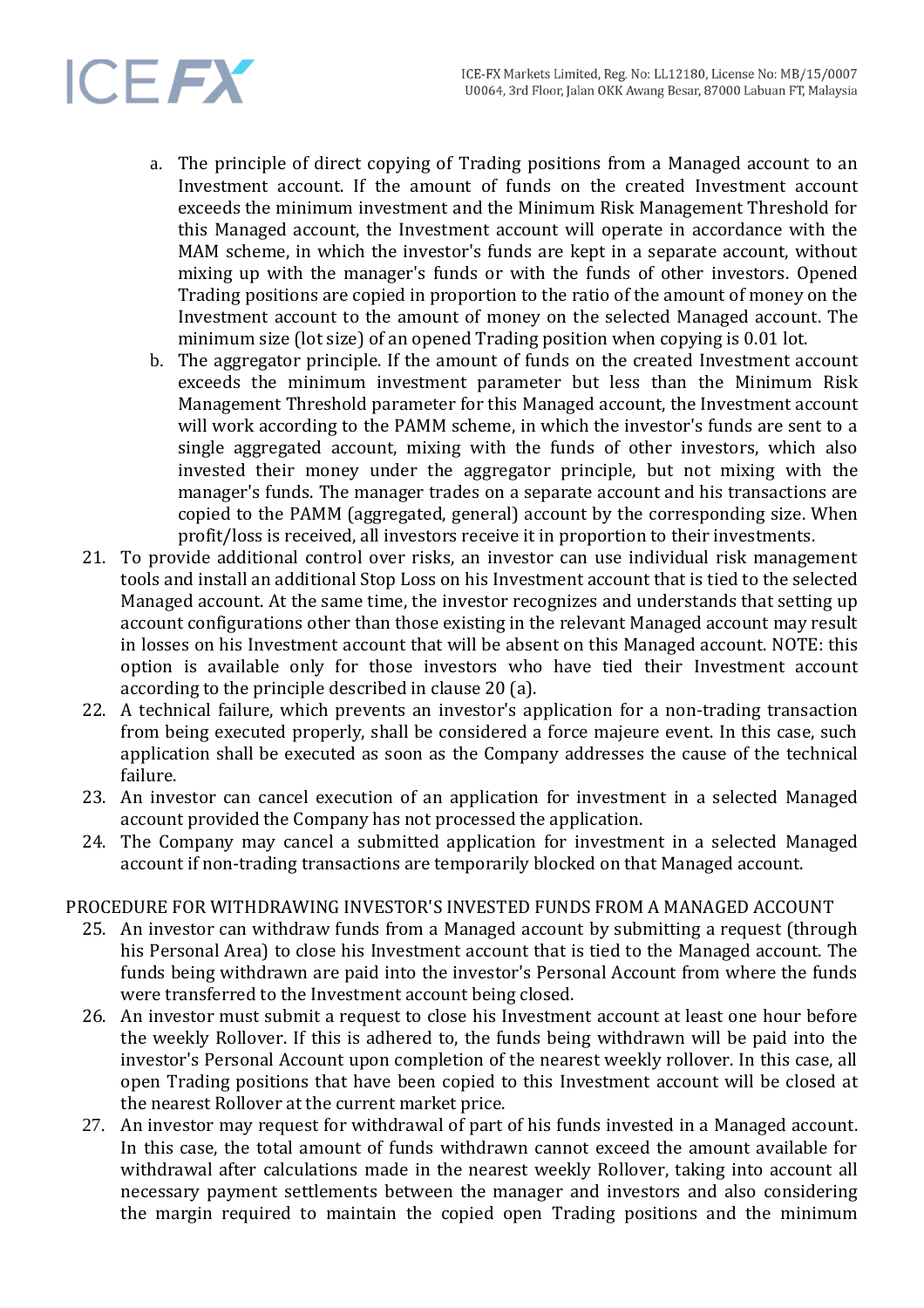

amount for investments, declared by the manager. The amount available for withdrawal is always calculated based on the Free margin level.

- a. If, due to a request for withdrawal of a part of funds, the principle of functioning for an Investment account as described in clauses 20 (a) and 20 (b) may change (the amount of funds in the Investment account falls below the Minimum Risk Management Threshold), and there are open Trading positions on this Investment account during Rollover, then in the Rollover, these Trading positions will be closed at the current market price, and starting from the next Trading period, the principle of functioning for this Investment account will be changed.
- 28. If an investor wants to close an Investment account and withdraw all funds available on this account, then he uses the "Close Account" button next to this account in his Personal Area. In this case, all available funds will be credited to his Personal Account after the weekly Rollover.
- 29. A technical failure, which prevents an investor's application for a non-trading transaction from being executed properly, shall be considered a force majeure event. In this case, such application shall be executed as soon as the Company addresses the cause of the technical failure.
- 30. An investor can cancel execution of a withdrawal request provided the Company has not processed the request.

# CALCULATION OF MANAGED ACCOUNT INDICATORS

- 31. Managed account balance is calculated as follows:
	- a. Each deposit made by the manager increases the balance by that deposit amount, and each withdrawal reduces the balance by that withdrawal amount;
	- b. Each Trading position closed by the manager at a profit increases the balance by the profit amount, and each Trading position closed by the manager at a loss reduces the balance by the loss amount.
- 32. Managed account funds are calculated as follows:
	- a. Funds on the account are equal to the account balance plus/minus the profit/loss for open Trading positions on this account;
	- b. Increase in profit on open trading positions increases funds on the account, while an increase in loss on open trading positions reduces funds on the account.
- 33. Managed account margin is calculated as follows:
	- a. Each open position increases the margin required to maintain the position open according to the Company's tariffs and the selected leverage, and depends on the total size (lot size) of open positions. The bigger the total size (lot size), the higher the margin index.
- 34. The free margin of a managed account is calculated as follows:
	- a. The Free margin on the account is equal to the funds in this account minus the margin on the same account.

## SETTLEMENTS AND PAYMENTS AT THE END OF TRADING ON A MANAGED ACCOUNT

- 35. Equity on the Investment account (clauses 32 (a), 32 (b) of this Regulation) is used as a basis for all payments and settlements between the manager and the investor.
- 36. Profits or losses for each investor of the Managed account are calculated as follows:
	- a. An investor is not liable for the current drawdown level on this Managed account, received before the investor's funds were invested in this Managed account.
	- b. Profit or loss for the investor will be calculated based on a change in the equity on the Investment account (clauses 32 (a), 32 (b) of this Regulation). If the current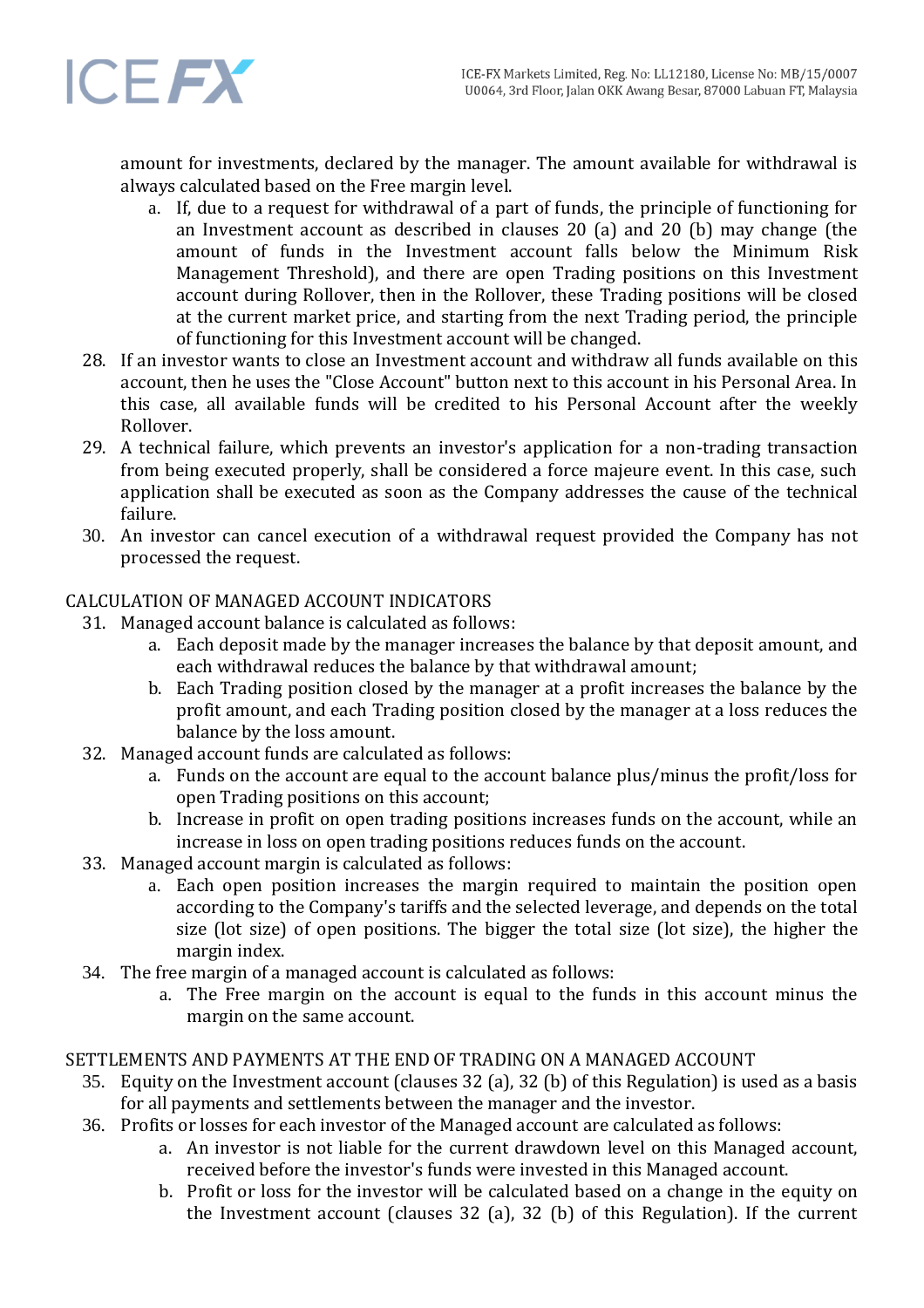

equity on this account is higher than it was at the end of the previous Trading period, then the investor made a profit for the last Trading period.

- c. After the daily Rollover, the investor will see the change in the state of funds on his Investment account as of the end of the manager's trading for the past days.
- d. After the end of the next Trading period and the weekly Rollover, the investor will see a change in the state of funds on his Investment account as of the end of the manager's trading for the past week.
- e. If an investor wishes to withdraw all the funds described in clauses 32 (a) and 32 (b), and close his Investment account, then he can do so after the weekly Rollover.
- f. If an investor wishes to withdraw part of his funds and continue investing in the selected Managed account, then he can do so, except for the part required to maintain the margin for open Trading positions and preserve the minimum investment declared by the manager, and provided that the conditions described in clause 27 (a) are met.
- g. If at the end of the weekly Rollover, the Investment account made a Net profit in comparison with the previous Highest equity value in this account, then part of this profit will be paid to the manager as a reward, in accordance with the terms of the Offer accepted by the investor.
- 37. Manager's reward is calculated as follows:
	- a. Manager's reward consists of the sum of the Net profit for all Investment accounts tied to the manager's Managed account, multiplied by the share of the manager's reward (indicated in the offer under this Managed account), expressed in shares of a unit.
	- b. Manager's reward is paid out after the weekly Rollover at the end of the Trading period, provided the value of the Net profit for at least one Investment account tied to the Managed account of this manager is positive.
- 38. Agent's reward is calculated as follows:
	- a. If the manager has provisions for payment of rewards to agents, then after the weekly Rollover, all agents whose referrals invested in this manager's Managed account will be compensated from the manager's share of reward, depending on the Net profit on the Investment accounts of the referrals of each agent for the expired Trading period.
- 39. When carrying out calculations, the following is accepted:
	- a. If the manager's reward is greater than 0 (zero) and less than 0.01, the value is rounded up and a reward of 0.01 is deducted from the Investment account.
	- b. If the agent's reward is less than 0.01, this value is rounded down and the agent's reward will be 0 (zero).

## RESPONSIBILITIES AND LIABILITIES

- 40. The manager, investor and agent:
	- a. Shall be fully liable for non-compliance with the laws of the country of their residence;
	- b. Shall indicate their reliable personal details when registering as the Company's client;
	- c. Shall read and accept the terms of all legal and regulatory documents present on the Company's website;
	- d. Confirm that they understand and agree with the text of all the documents referred to in clause 40 (c) and are aware of the consequences of their actions with respect to compliance with the conditions set forth in these documents.